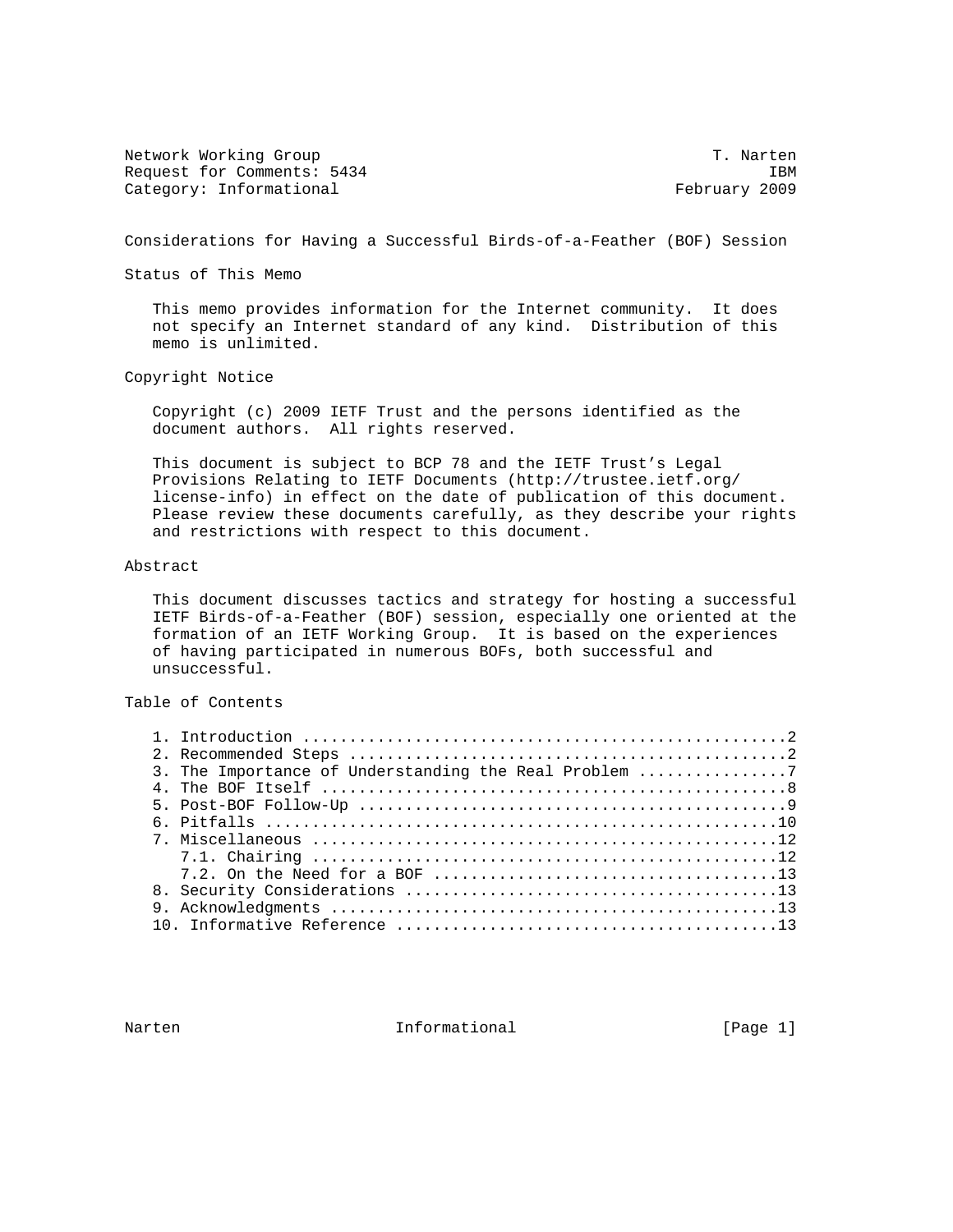# 1. Introduction

 This document provides suggestions on how to host a successful BOF at an IETF meeting. It is hoped that by documenting the methodologies that have proven successful, as well as listing some pitfalls, BOF organizers will improve their chances of hosting a BOF with a positive outcome.

 There are many reasons for hosting a BOF. Some BOFs are not intended to result in the formation of a Working Group (WG). For example, a BOF might be a one-shot presentation on a particular issue, in order to provide information to the IETF Community. Another example might be to host an open meeting to discuss specific open issues with a document that is not associated with an active WG, but for which face-to-face interaction is needed to resolve issues. In many cases, however, the intent is to form a WG. In those cases, the goal of the BOF is to demonstrate that the community has agreement that:

- there is a problem that needs solving, and the IETF is the right group to attempt solving it.
- there is a critical mass of participants willing to work on the problem (e.g., write drafts, review drafts, etc.).
- the scope of the problem is well defined and understood, that is, people generally understand what the WG will work on (and what it won't) and what its actual deliverables will be.
- there is agreement that the specific deliverables (i.e., proposed documents) are the right set.
- it is believed that the WG has a reasonable probability of having success (i.e., in completing the deliverables in its charter in a timely fashion).

Additional details on WGs and BOFs can be found in [RFC2418].

2. Recommended Steps

 The following steps present a sort of "ideal" sequence for hosting a BOF where the goal is the formation of a working group. The important observation to make here is that most of these steps involve planning for and engaging in significant public discussion, and allowing for sufficient time for iteration and broad participation, so that much of the work of the BOF can be done on a public mailing list in advance of -- rather than during -- the BOF itself.

Narten 10 Informational 1996 [Page 2]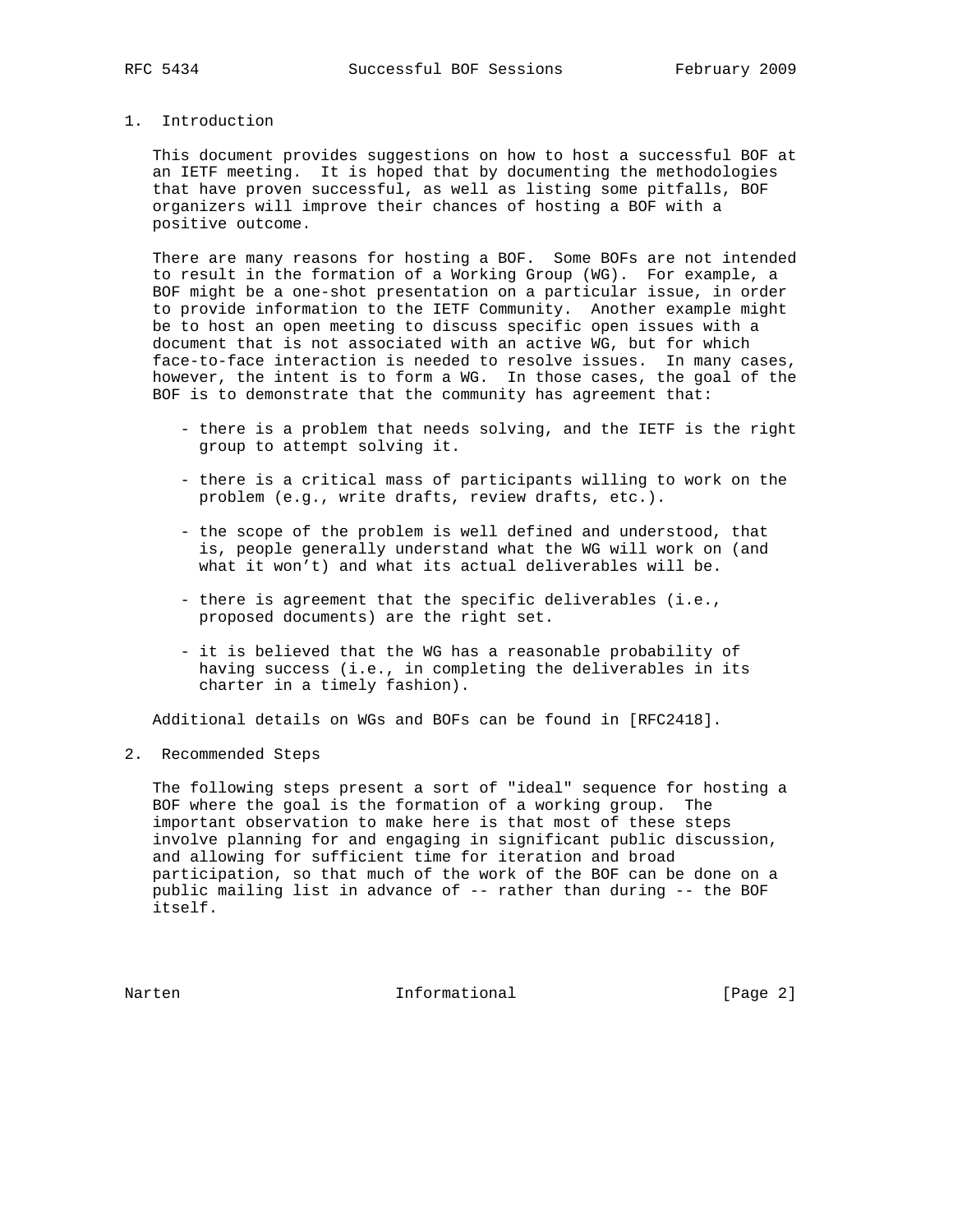It is also important to recognize the timing constraints. As described in detail below, the deadline for scheduling BOFs is approximately six weeks prior to an IETF meeting. Working backwards from that date, taking into consideration the time required to write drafts, have public discussion, allow the ADs to evaluate the proposed BOF, etc., the right time to start preparing for a BOF is almost certainly the meeting prior to the one in which the BOF is desired. By implication, starting the work aimed at leading to a BOF only 2 months prior to an IETF meeting is, in most cases, waiting too long, and will likely result in the BOF being delayed until the following IETF meeting.

The recommended steps for a BOF are as follows:

 1) A small group of individuals gets together privately, discusses a possible problem statement, and identifies the work to be done. The group acts as a sort of "design team" to formulate a problem statement, identify possible work items, and propose an agenda for a BOF.

Possible sub-steps:

- a) Consider whether the work might already fall within the scope of an existing Working Group, in which case a BOF might not even be necessary. Individual Working Group charters can be found at http://www.ietf.org/html.charters/wg-dir.html and indicate what a group is scoped to work on.
- b) Select the area or areas in which the work most naturally fits by identifying WGs that most closely relate to the proposed work. Note that it is not uncommon to find that a work item could easily fit into two (or more) different areas and that no one area is the obvious home.
- c) Consult with specific WGs to see whether there is interest or whether the work is in scope. This can be done by posting messages directly to WG mailing lists, contacting the WG chairs, or contacting individuals known to participate in a particular WG (e.g., from their postings or from documents they have authored).
- d) Consult with an area-specific mailing list about possible interest. (Most areas have their own area-specific mailing lists. Follow the links under each area at http://www.ietf.org/html.charters/wg-dir.html to find details.)

Narten 10 Informational 1996 [Page 3]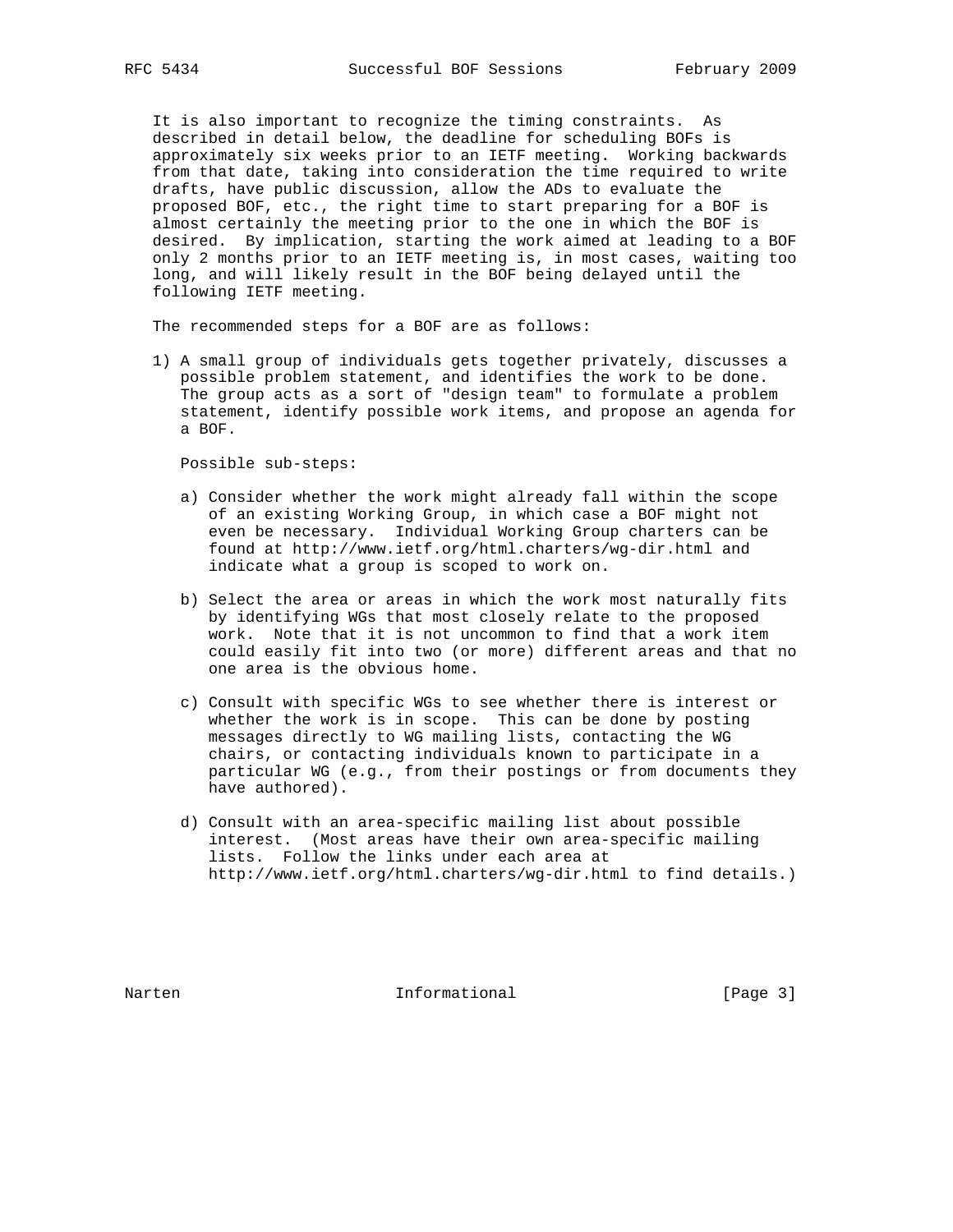e) Produce one or more Internet Drafts, describing the problem and/or related work. It cannot be emphasized enough that, for the BOF, drafts relating to understanding the problem space are much more valuable than drafts proposing specific solutions.

 Timeline: This step can easily take 1-2 months; hence, begin 3-4 months before an IETF meeting.

 2) The group may (or may not) approach an Area Director (or other recognized or experienced leader) to informally float the BOF and get feedback on the proposed work, scope of the charter, specific steps that need to be taken before submitting a formal BOF request, etc. By "leader", we mean persons with significant IETF experience who can provide helpful advice; individuals who have successfully hosted BOFs before, current or former WG chairs, and IESG or IAB members would be good candidates.

 The dividing line between steps 1) and 2) is not exact. At some point, one will need to approach one or more Area Directors (ADs) with a specific proposal that can be commented on. Step 1) helps shape an idea into something concrete enough that an AD can understand the purpose and provide concrete feedback. On the other hand, one shouldn't spend too much time on step 1) if the answer at step 2) would turn out to be "oh, we had a BOF on that once before; have you reviewed the archives?". Thus, there may be some iteration involving going back and forth between steps 1) and 2). Also, a quick conversation with an AD might lead them to suggest some specific individuals or WGs you should consult with.

 It may turn out that it is unclear in which area the proposed work best fits. In such cases, when approaching multiple ADs, it is best to approach the ADs approximately simultaneously, state that you are unsure in which area the work fits, and ask for advice (e.g., by stating "I'm not sure which area this work best fits under, but it looks like it might be Internet or Security or both"). When contacting multiple ADs, it is strongly advised that you inform them of which other ADs you are conversing with. In particular, it is usually counterproductive and not advisable to go "AD shopping", where if one AD gives you an answer you don't like, you go to another, without telling him/her what the first AD said, in the hopes of getting a more favorable answer.

 To summarize, steps 1) and 2) involve a lot of "socializing an idea", that is, having discussions with a number of different people to attempt gaining agreement on the problem and the need for and appropriateness of having a BOF. How much such discussion is needed is very subjective, but it is critical in terms of getting agreement that a BOF is appropriate. One way to tell if

Narten 1986 Informational 1986 [Page 4]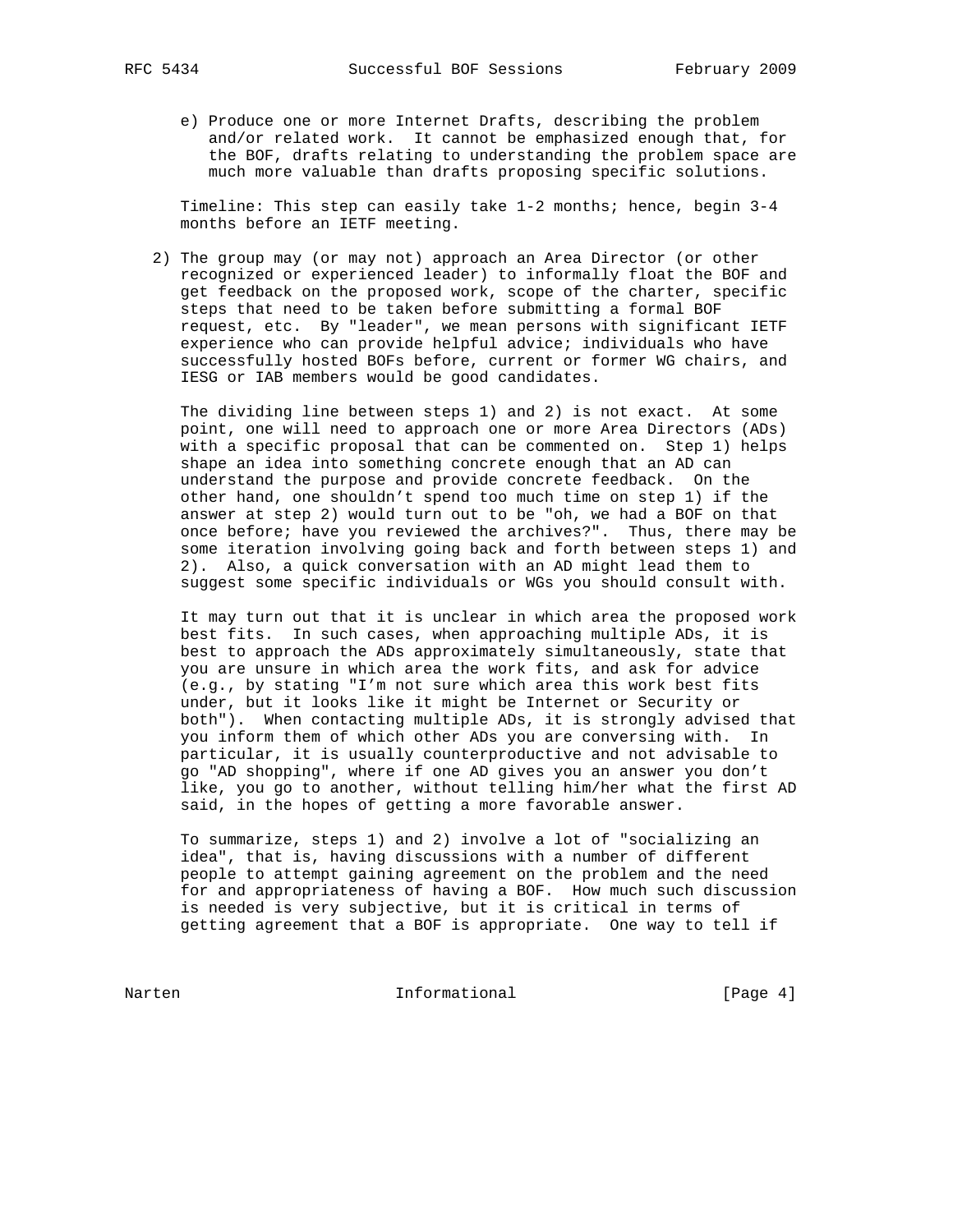you are close to getting it right: when talking to someone about your idea for the first time, they quickly agree that a BOF seems in order and don't have any major concerns.

 Timeline: Steps 1-2) can easily take 1-2 months; hence, begin 3-4 months before an IETF meeting.

 3) Create a public mailing list and post a "call for participation" for the proposed BOF topic on various mailing lists (e.g., the IETF list). The call for participation advertises that a "community of interest" is being formed to gauge whether there is sufficient interest to host a BOF. The goal is to draw in other interested potential participants, to allow them to help shape the BOF (e.g., by giving them time to write a draft, ask for agenda time, help scope the work of the proposed work, argue that a BOF is (or is not) needed, etc.).

 Timeline: This step can easily take 1 month or longer; it also needs to be started well before the Internet-Drafts cutoff (to allow participants to submit drafts); hence, begin 2.5-3.5 months before the IETF meeting.

 4) Have substantive mailing list discussion. It is not enough for a handful of people to assert that they want a BOF; there needs to be broader community interest. A public mailing list allows ADs (and others) to gauge how much interest there really is on a topic area, as well as gauge how well the problem statement has been scoped, etc. At this phase of the BOF preparation, the emphasis should be on getting agreement on the problem statement; discussions about specific solutions tend to be distracting and unhelpful.

 Timeline: this step can easily take 1 month or longer; hence, begin 2.5 months before the IETF meeting.

 5) Submit a formal request to have a BOF. Instructions for submitting a formal request can be found at http://www.ietf.org/instructions/MTG-SLOTS.html and http://www.ietf.org/ietf/1bof-procedures.txt. Note that as part of making a formal request, the organizers must identify the area in which the BOF will be held (the Area Directors of that area will be required to approve the BOF), include a proposed BOF agenda, estimate the attendance, list conflicts with other sessions that should be avoided, etc.

 If the previous steps have been followed, the Area Directors (ADs) should be in a good position to gauge whether there is sufficient interest to justify approval of a BOF.

Narten 1986 Informational 1986 [Page 5]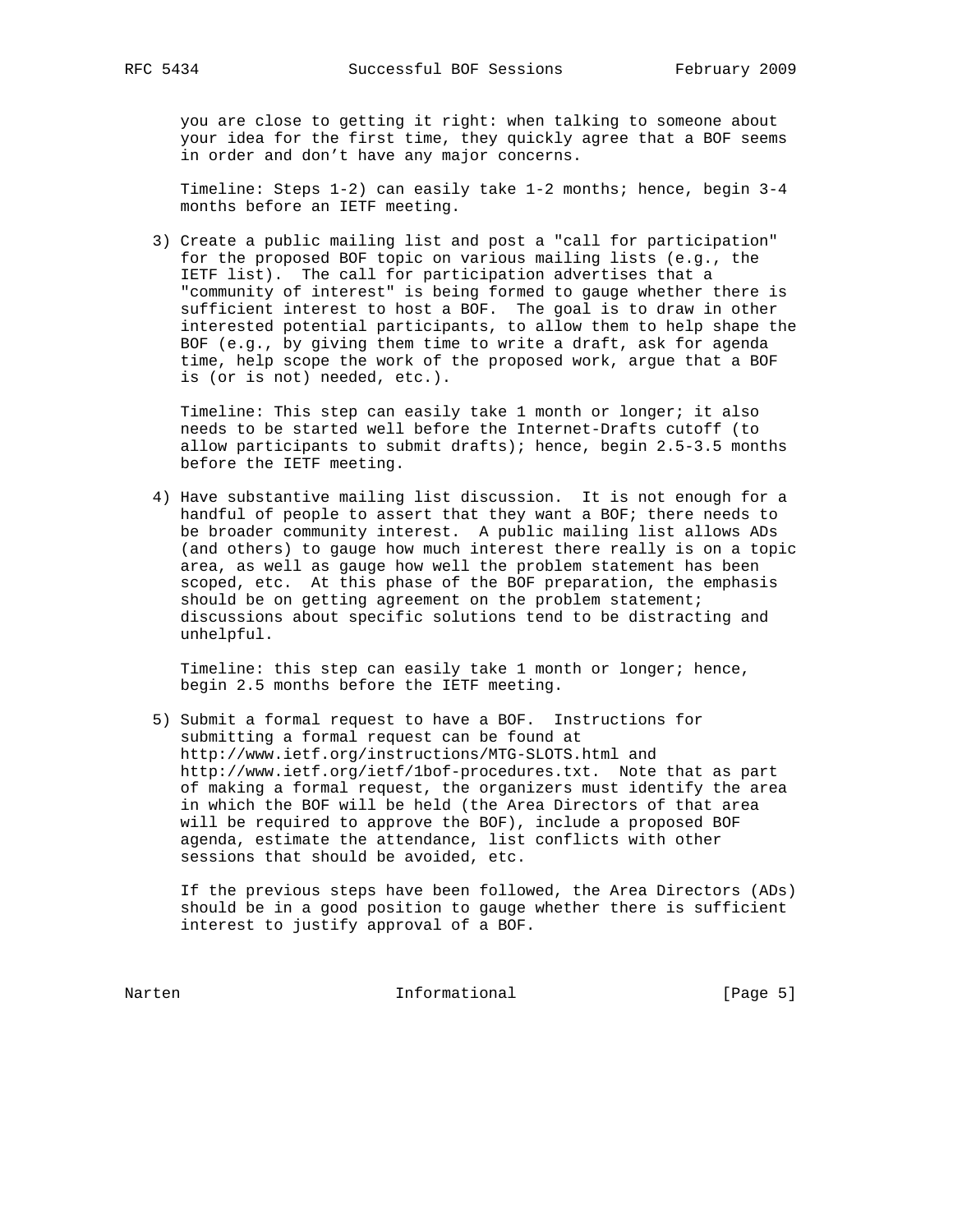Note: it almost goes without saying that without one or more Internet Drafts at this point, it is generally pointless to ask an AD to approve a BOF.

 Timeline: The Secretariat publishes an "important meeting dates" calendar along with meeting information. There is a firm deadline (about six weeks prior to the meeting) for submitting a formal BOF scheduling request. Note that at the time of the deadline, an AD will need to have sufficient information about the BOF to approve or reject the request, so all of the previous steps will need to have completed.

- 6) During the 2-4 weeks before an IETF (assuming a BOF has been approved and scheduled), the focus (on the mailing list) should be on identifying areas of agreement and areas of disagreement. Since disagreement, or "lack of consensus", tends to be the main reason for not forming a WG, focusing on those specific areas where "lack of consensus" exists is critically important. In general, only after those disagreements have been resolved will a WG be formed; thus, the main goal should be to find consensus and work through the areas of disagreement. Alternatively, a specific case should be made about why the charter, as it is written, is the best one, in spite of the stated opposition.
- 7) Prior to the BOF, it is critical to produce a proposed charter and iterate on it on the mailing list to attempt to get a consensus charter. Ultimately, the most important question to ask during a BOF is: "should a WG with the following charter be formed?". It goes without saying that a charter with shortcomings (no matter how seemingly trivial to fix) will not achieve consensus if folk still have issues with the specific wording.
- 8) Decide what questions will be asked during the BOF itself. Since the exact wording of the questions is critical (and hard to do on the fly), it is strongly recommended that those questions be floated on the mailing list and to the ADs prior to the BOF. This will enable people to understand what they will be asked to approve and will allow the questions to be modified (prior to the BOF) to remove ambiguities, etc. Likewise, discussing these questions in advance may lead to refinement of the charter so that the questions can be answered affirmatively.
- 9) At the meeting, but before the BOF takes place, plan a meeting with all of the presenters to have them meet each other, review the agenda, and make sure everyone understands what is expected of them (e.g., what time constraints they will be under when

Narten 10 Informational 1996 [Page 6]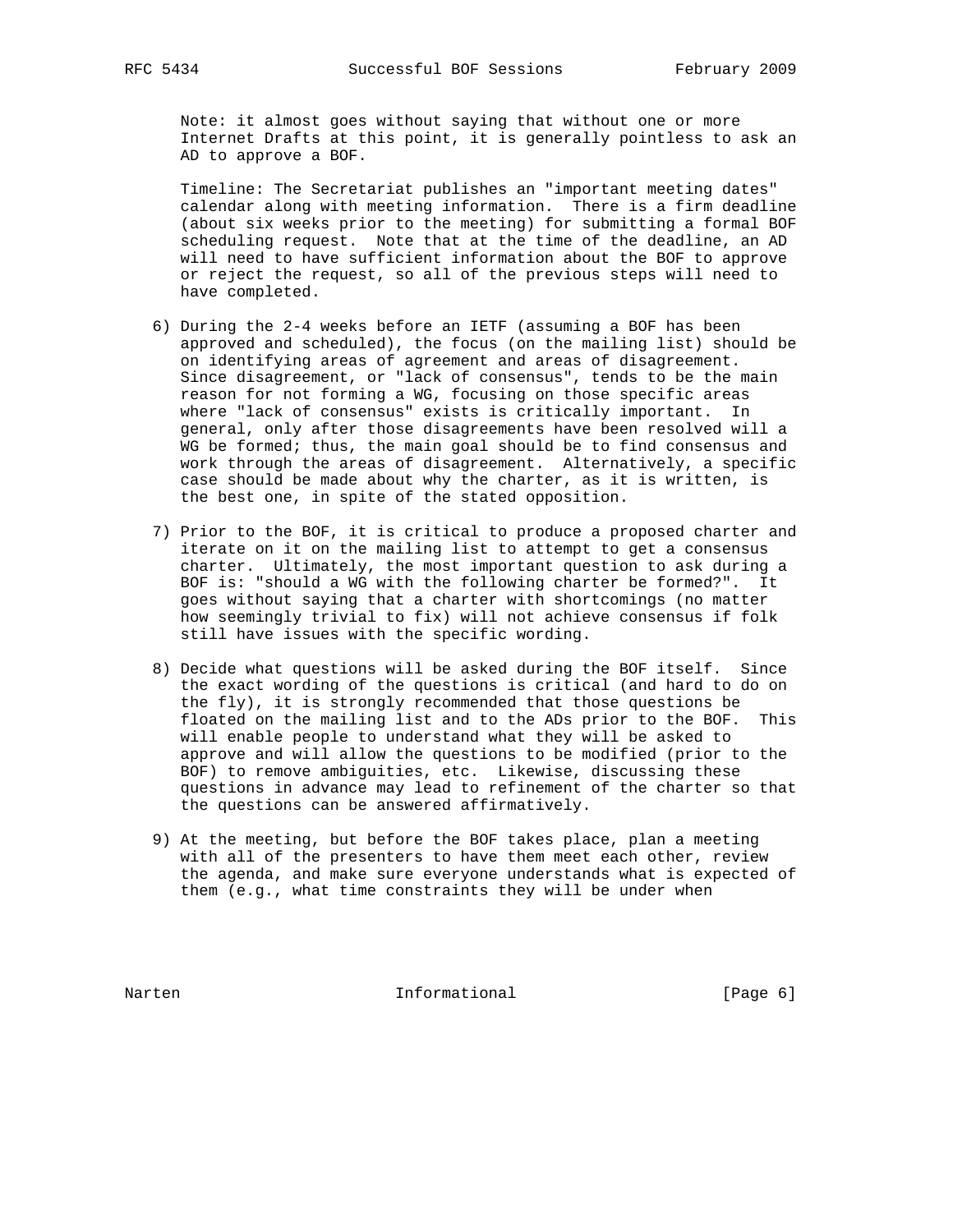presenting). Use this time to also work through any disagreements that still remain. Do the same "in the hallway" with other interested parties!

- 10) Consult the tutorial schedule and consider attending relevant tutorial sessions ("Working Group Chair Training", "Working Group Leadership Training", etc.). This is especially the case if you are considering being the chair of a proposed WG. Since the role of the WG chair and BOF chair have a number of parallels, a number of the topics covered in the tutorial apply to hosting a BOF and developing a charter.
- 3. The Importance of Understanding the Real Problem

 Throughout the process of chartering new work in the IETF, a key issue is understanding (and finding consensus) on what the real, underlying problem is that the customer, operator, or deployer of a technology has and that the WG needs to address. When a WG finishes an effort, the WG's output will only be useful if it actually solves a real, compelling problem faced by the actual user of the technology (i.e., the customer or operator). Unfortunately, there have been more than a few IETF WGs whose output was not adopted, and in some of those cases the cause was a lack of understanding of the real problem the operator had. In the end, the WG's output simply didn't address the right problem.

 Another issue that can happen is discussions about specific (or competing) solution approaches effectively stalemating the WG (or BOF), making it unable to make progress. In some of those cases, the arguments about the appropriateness of specific technologies are actually proxies for the question of whether a proposed approach adequately addresses the problem. If there is a lack of clarity about the actual underlying problem to be solved, there may well be unresolvable arguments about the suitability of a particular technical approach, depending on one's view of the actual problem and the constraints associated with it. Hence, it is critical for all work to be guided by a clear and shared understanding of the underlying problem.

 The best description and understanding of an actual problem usually comes from the customer, operator, or deployer of a technology. They are the ones that most clearly understand the difficulties they have (that need addressing) and they are the ones who will have to deploy any proposed solution. Thus, it is critical to hear their voice when formulating the details of the problem statement. Moreover, when evaluating the relative merits of differing solution approaches, it is often helpful to go back to the underlying problem statement for guidance in selecting the more appropriate approach.

Narten 1986 Informational 1986 [Page 7]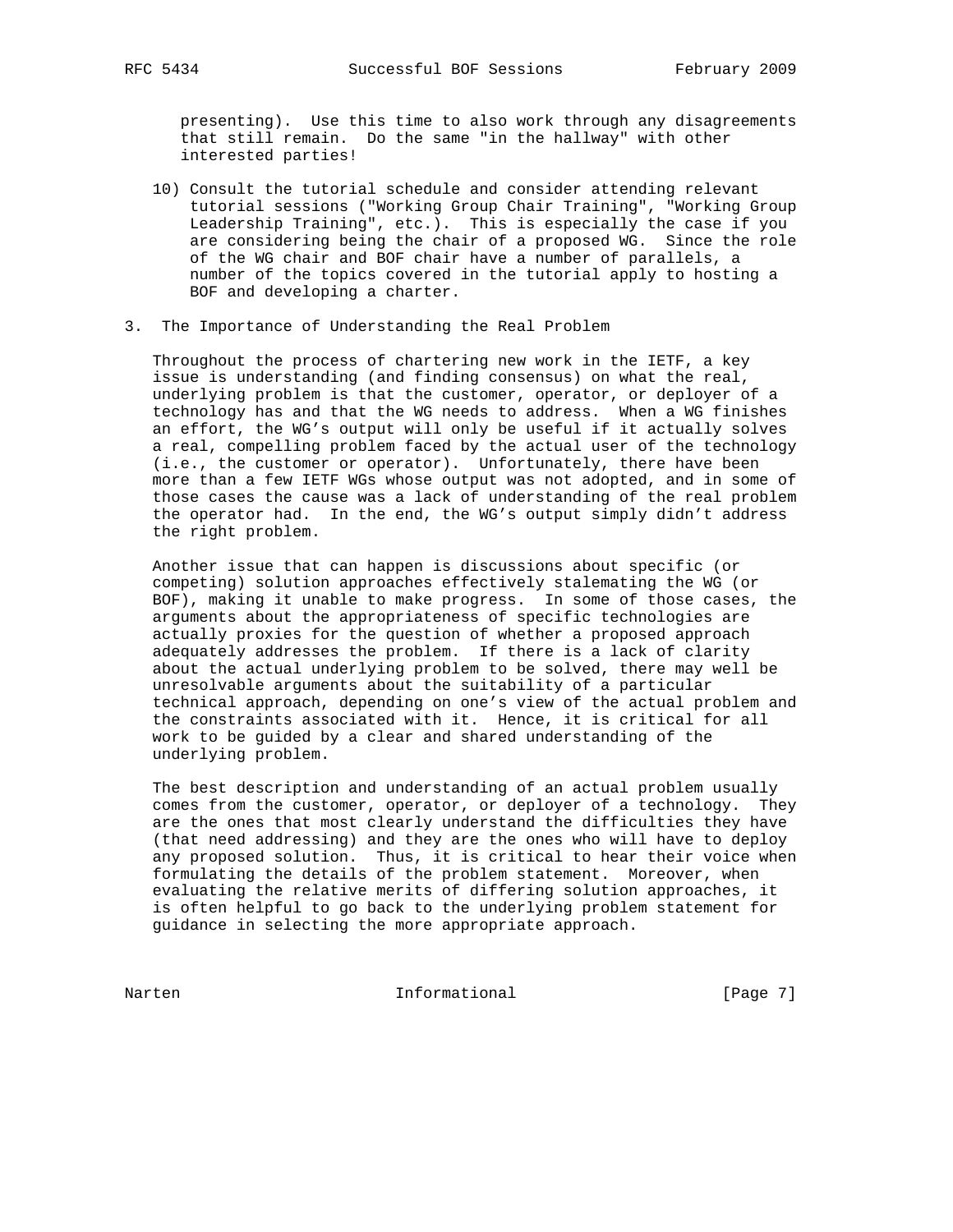4. The BOF Itself

 For the BOF itself, it is critically important to focus on the bottom line:

What is it that one is attempting to achieve during the BOF?

 Or, stated differently, after the BOF is over, by what criteria will you decide whether or not the BOF was successful?

 A good BOF organizer keeps a firm focus on the purpose of the BOF and crafts an agenda in support of that goal. Just as important, presentations that do not directly support the goal should be excluded, as they often become distractions, sow confusion, and otherwise take focus away from the purpose of the BOF. If the goal is to form a WG, everything should lead to an (obvious) answer to the following question:

 Does the room agree that the IETF should form a WG with the following (specific) charter?

 One of the best ways to ensure a "yes" answer to the above, is by performing adequate preparation before the BOF to ensure that the community as a whole already agrees that the answer is "yes". How does one do that? One good way seems to be:

- 1) Have a public discussion with sufficient time to allow iteration and discussion. (Hence, start a minimum of 3 months prior to the IETF meeting.)
- 2) Work with the community to iterate on the charter and be sure to address the significant concerns that are being raised. (One can address the concerns in advance -- and get advance agreement -- or one can have those concerns be raised (again) during the BOF -- in which case it is likely that the proposed charter will not be good enough to get agreement during the actual BOF).
- 3) During the BOF, keep the agenda tightly focused on supporting the need for the WG and otherwise making the case that the group has identified a clearly-scoped charter and has agreement on what the set of deliverables should be.

 Another important reason for holding a BOF is to establish an understanding of how the attendees (and the larger community) feel about the proposed work. Do they understand and agree on the problem that needs solving? Do they agree the problem is solvable, or that new protocol work is needed? To better understand the degree of agreement, it is useful to ask the audience questions.

Narten 1986 Informational 1986 [Page 8]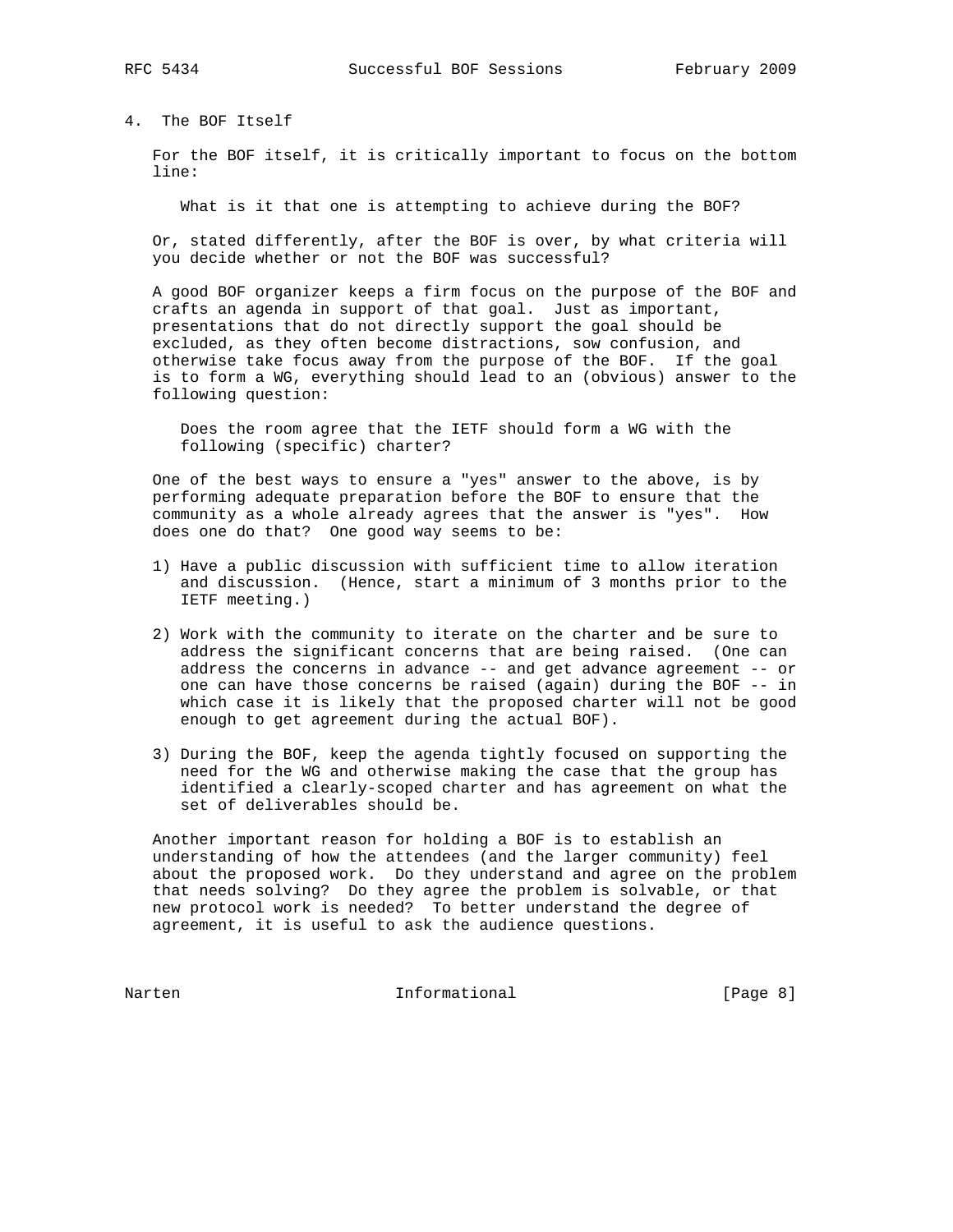Whenever asking questions, it is important to ask the right ones - questions that show where there is agreement and questions that probe the details around where agreement is lacking. Good questions typically focus on aspects of the problem in a piecewise fashion, establishing areas of consensus and identifying areas where additional work is needed. Poor questions do not serve to focus future discussion where it is needed. The following are examples of questions that are often useful to ask.

- 1) Is there support to form a WG with the following charter? (That is, the charter itself is ready, as shown by community support.)
- 2) Does the community think that the problem statement is clear, well-scoped, solvable, and useful to solve?
- 3) Can I see a show of hands of folk willing to review documents (or comment on the mailing list)?
- 4) Who would be willing to serve as an editor for the following document(s)? (BOF chairs should take note of individuals who raise their hands, but it is also a useful gauge to see if there is a critical mass of editors to work on all the documents that are to be produced.)
- 5) Does the community think that given the charter revisions discussed during the BOF (subject to review and finalization on the mailing list), a WG should be formed?
- 6) How many people feel that a WG should not be formed? (If the number of no responses is significant, it would help to ask those saying no why they are opposed.)
- 7) Before asking a particular question, it is sometimes very appropriate to ask: Do people feel like they have sufficient information to answer the following question or is it premature to even ask the question?

 Unfortunately, it is also easy to ask the wrong questions. Some examples are given in a later section.

5. Post-BOF Follow-Up

 After the BOF has taken place, it is advisable to take assessment of how well things went and what the next steps are. The ADs should be included in this assessment. Some things to consider:

Narten 10 Informational 1999 [Page 9]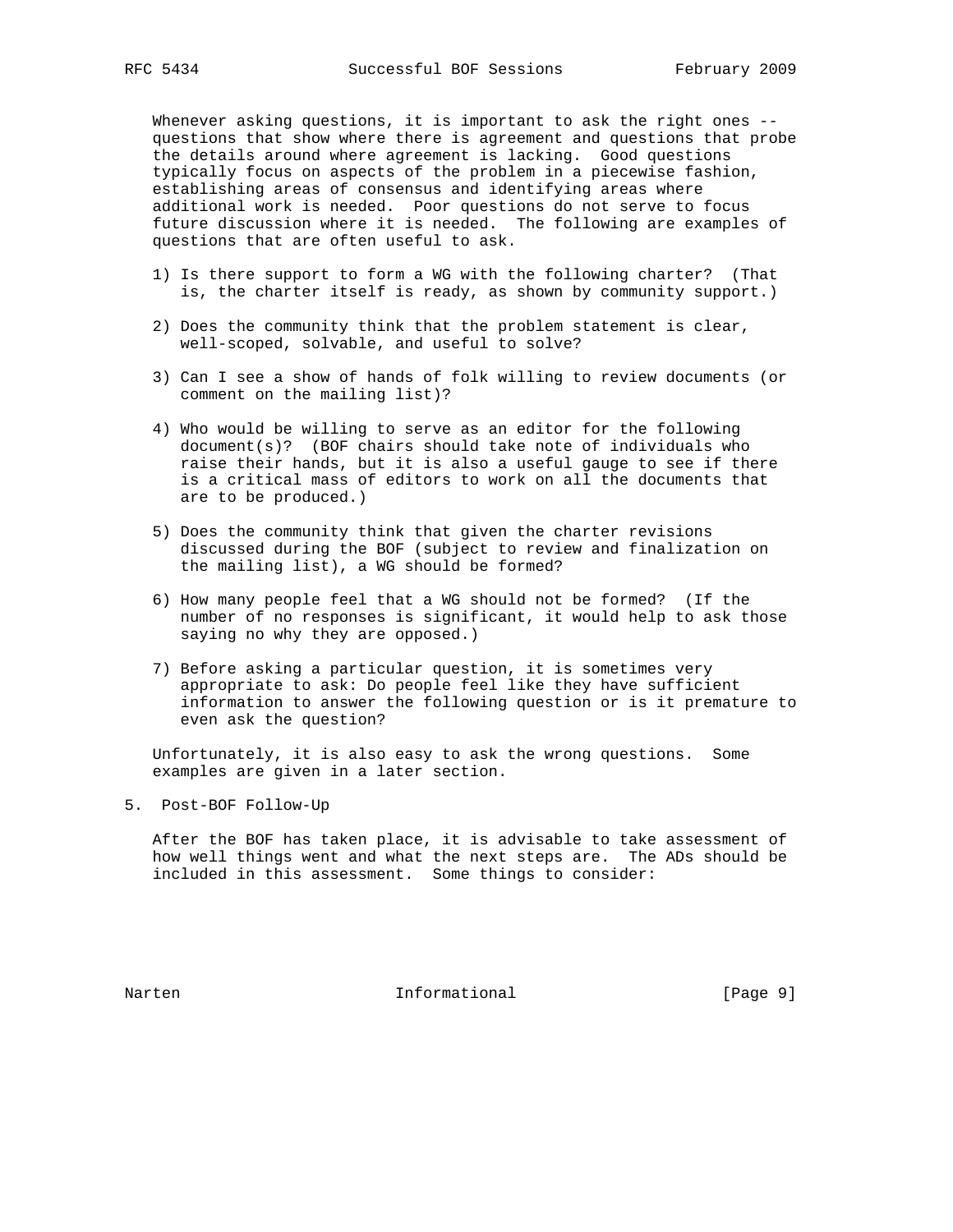1) Did the BOF go well enough that the logical next step is to focus on refining the charter and becoming a WG before the next IETF meeting? If so, there will almost certainly be additional discussion on the mailing list to refine the charter and work out a few remaining items.

 Note that it can be difficult to determine in some cases whether a WG is a feasible next step. Much will depend on details of how the BOF went and/or whether the contentious items can either be resolved on the mailing list or simply be excluded from the charter and dealt with later (if at all). Much will also depend on the relevant AD's assessment of whether the proposed work is ready to move forward. Sometimes even a seemingly contentious BOF can result in a WG being formed quickly -- provided the charter is scoped appropriately.

 If the next step is to attempt to form a WG, the charter needs to be finalized on the BOF-specific mailing list. Once done, the IESG can be asked to formally consider the charter. The IESG then (usually) posts the proposed charter to the IETF list for community feedback and makes a decision based in part on the feedback it receives.

 2) It may be the case that enough additional work still needs to take place that aiming for a second (and final) BOF makes more sense. In that case, many of the steps outlined earlier in this document would be repeated, though at a faster pace.

 The expectations for a second BOF are generally higher than those for an initial BOF. In addition to the work done up through the first BOF, the first BOF will have highlighted the key areas where additional work is needed. The time leading up to the second BOF will need to be spent working through those outstanding issues. Second BOFs should not be a repeat of the first BOF, with the same issues being raised and the same (unsatisfactory) responses provided. The second BOF needs to show that all previously identified issues have been resolved and that formation of a WG is now in order.

6. Pitfalls

Over the years, a number of pitfalls have been (repeatedly) observed:

 1) Waiting too long before getting started. It is very difficult to prepare for a BOF on short notice. Moreover, ADs are placed in a no-win situation when asked to approve a BOF for which the community has not had a chance to participate. Steps 1-4 in Section 2 above are designed to show the ADs that there is

Narten 101 Informational [Page 10]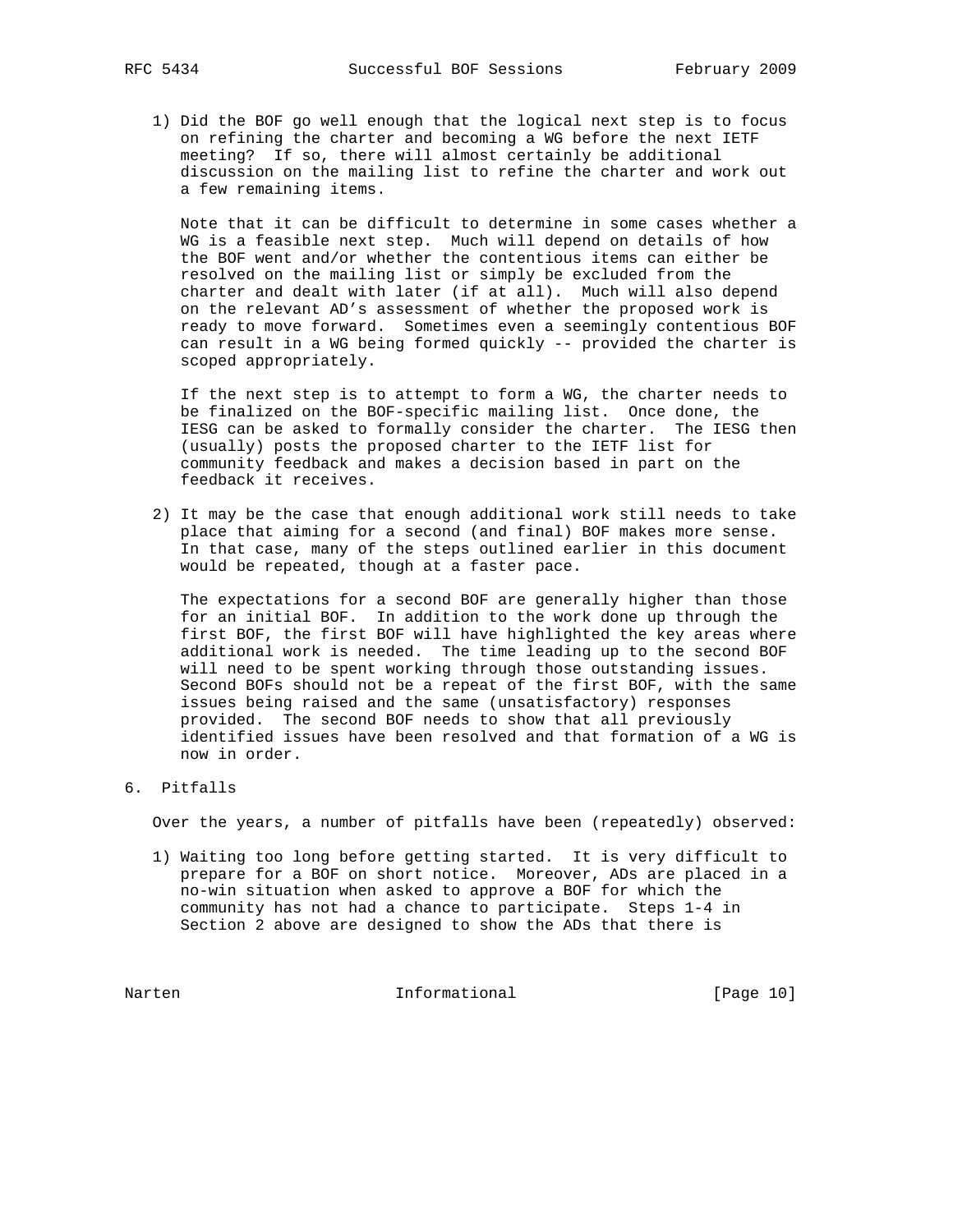community support for a particular effort. Short-circuiting those steps forces an AD to make a judgment call with (usually) too little information. Moreover, because the community has not been involved, it is much more likely that significant (and valid) objections will be raised. Often, those objections could have been dealt with in advance -- had there been sufficient time to work through them in advance.

- 2) Too much discussion/focus on solutions, rather than showing that support exists for the problem statement itself, and that the problem is well-understood and scoped. The purpose of the BOF is almost never to show that there are already proposed solutions, but to demonstrate that there is a real problem that needs solving, a solution would be beneficial to the community, it is believed that a solution is achievable, and there is a critical mass of community support to actually put in the real work of developing a solution.
- 3) Asking the wrong question during the BOF. Often, BOF organizers feel like they need a "show of hands" on specific questions. But, unless a question is clear, well scoped, focused enough to establish where there is agreement (and where not), etc., asking such a question serves little purpose. Even worse, asking poor questions can frustrate the BOF participants and lead to additional questions at the microphone, derailing the focus of the BOF.

Examples of unreasonable questions to ask:

- Asking folk to approve or review a charter that is put on screen but has not been posted to the mailing list sufficiently in advance. (You cannot ask folk to approve something they have not seen.)
- Asking multi-part questions in which it is not clear (in advance) what all of the exact questions will be and which choices a participant needs to choose from.
- 4) Poorly advertised in advance, thus, the BOF itself does not include the "right" participants. This can happen for a number of reasons, including:
	- giving the BOF a "cute" but unintuitive name (or acronym), preventing people from realizing that it would be of interest to them.

Narten 10 Informational [Page 11]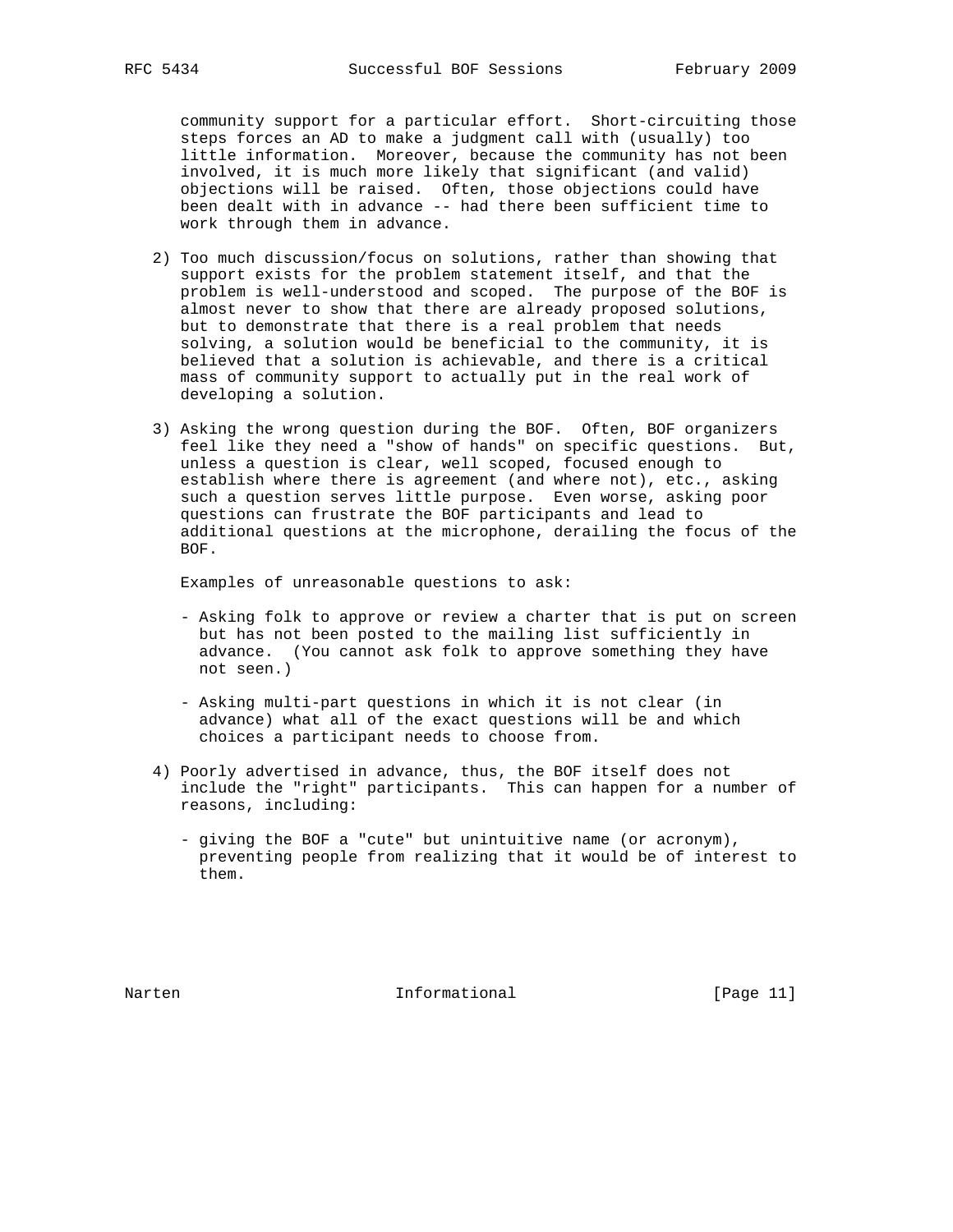- failing to advertise the BOF in advance to the community of people that might be interested. At a minimum, the existence of a proposed BOF should be advertised on the IETF list as well as on specific WG lists that are somewhat related.
- 5) Providing agenda time for the "wrong" presentations. There is an (unfortunate) tendency to give anyone who requests agenda time an opportunity to speak. This is often a mistake. Presentations should be limited to those that address the purpose of the BOF. More important, presentations should not distract from the BOF's purpose, or open up ratholes that are a distraction to the more basic purpose of the BOF. An example of problematic presentations:
	- presentations on specific solutions, when the purpose of the BOF is to get agreement on the problem statement and the need for a WG. Solutions at this point are too-often "half-baked" and allow discussion to rathole on aspects of the solutions. Instead, the focus should be on getting agreement on whether to form a WG.
- 6) Poor time management, leading to insufficient time for discussion of the key issues (this is often closely related to 5). When presentations run over their allotted time, the end result is either squeezing someone else's presentation or having insufficient discussion time. Neither is acceptable nor helpful. BOF chairs need to give presenters just enough time to make key points -- and no more. It may well be helpful to go over a presenter's slides in advance, to ensure they are on-topic and will fit within the time slot.
- 7. Miscellaneous

## 7.1. Chairing

 BOF organizers often assume that they will be chairing a BOF (and the eventual WG). Neither assumption is always true. ADs need to ensure that a BOF runs smoothly and is productive. For some topics, it is a given that the BOF will be contentious. In such cases, ADs may want to have a more experienced person chairing or co-chairing the BOF. Also, those interested in organizing the BOF often are the most interested in driving a particular technology (and may have strongly held views about what direction an effort should take). Working Groups are often more effective when passionately involved parties are allowed to focus on the technical work, rather than on managing the WG itself. Thus, do not be surprised (or offended!) if the AD wants to pick one or more co-chairs for either the BOF or a follow-on WG.

Narten 1986 Informational 1986 [Page 12]